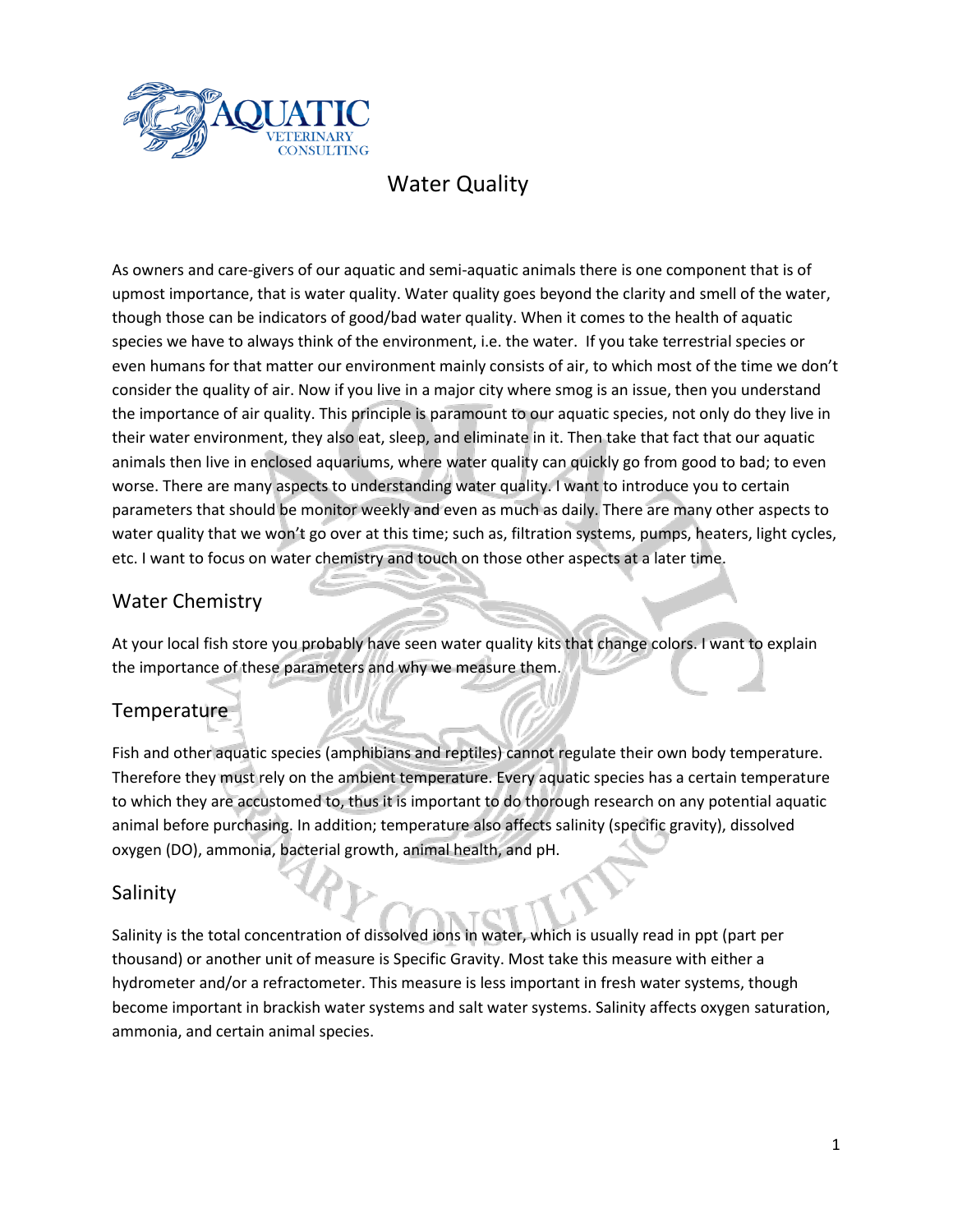

## Water Quality

## Ammonia

To fully understand ammonia, you need to understand the nitrogen cycle. Here are some important aspects of the nitrogen cycle. Fish waste consists of ammonia. The ammonia is converted to nitrite via the aid of bacteria, a process called nitrification. Nitrite is then converted to nitrate via the aid of bacteria. Nitrate is then removed via water changes, bacteria (process called denitrification), and assimilation by algae, and commercial removers. This is a simplified overview of the nitrogen cycle and can be better explained during a discussion on filtration systems.



#### Nitrite

Nitrite is converted from ammonia via bacteria. Nitrite is toxic to fish, which causes asphyxiation, lethargy, rapid respiratory rate (rapid gilling), and change the gills from a red color to a brown/tan color. Nitrite toxicity is more of a concern in freshwater systems. Saltwater systems are less susceptible due to the sodium chloride (NaCl) interferes with the uptake of nitrite into the gills.